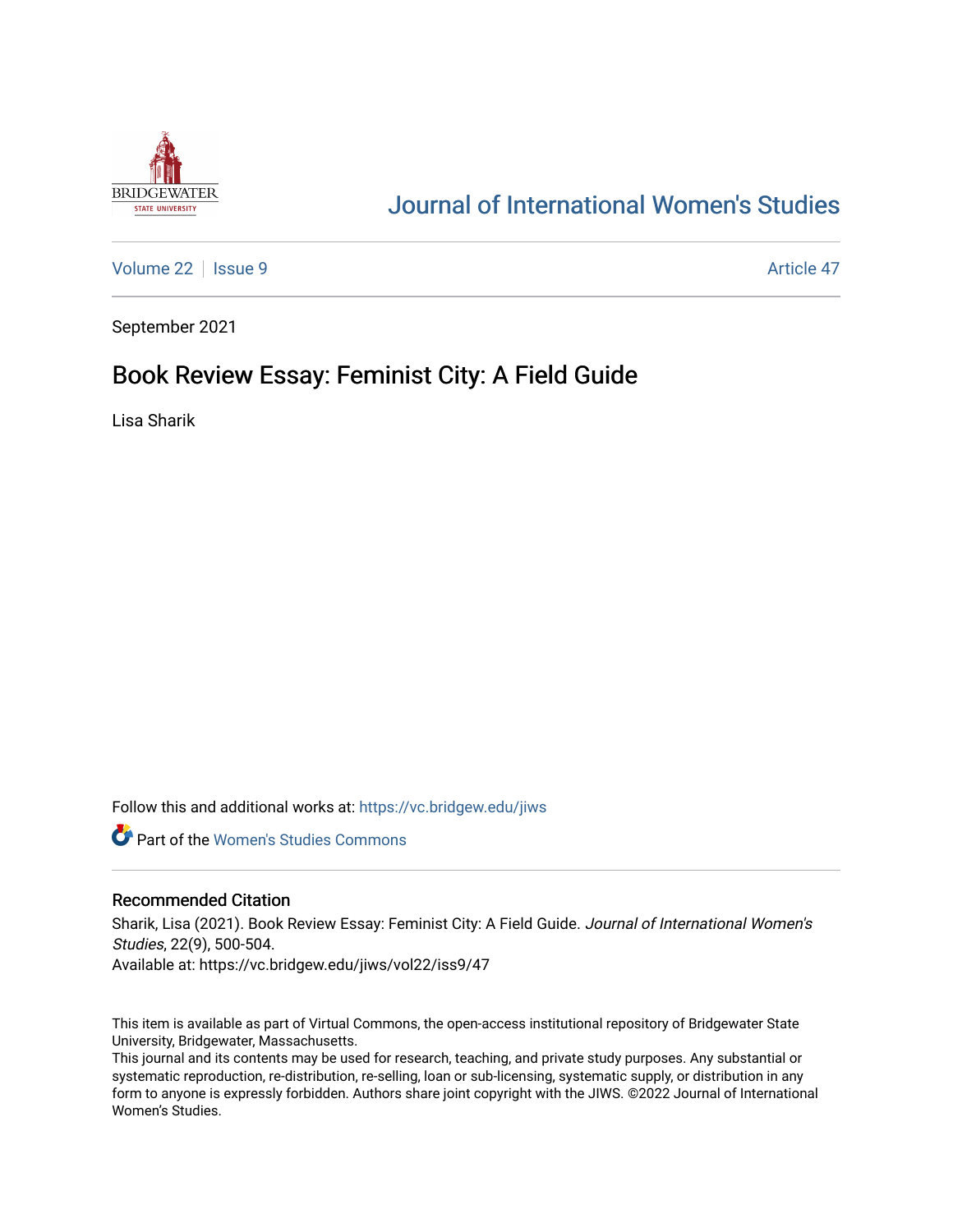#### Sharik: Book Review Essay: Feminist City: A Field Guide

This journal and its contents may be used for research, teaching and private study purposes. Any substantial or systematic reproduction, re-distribution, re-selling, loan or sub-licensing, systematic supply or distribution in any form to anyone is expressly forbidden. ©2021 Journal of International Women's Studies.

### *Book Review Essay: Feminist City: A Field Guide*[1](#page-1-0)

Lisa Sharik[2](#page-1-1)

In feminist urban geographer Leslie Kern's latest work, *Feminist City: A Field Guide*, her poignant and accessible writing style immediately captures the reader's attention. Not only is the reader able to visualize Kern's experiences – from risky choices made in adolescence to struggling with a stroller on slushy city sidewalks, and subways – but to also to feel the emotions reverberating through Kern as she relives and reflects on her experiences. Throughout her method of selfreflection, Kern effortlessly blends her lived experiences in urban spaces with relevant research findings and case studies helping to substantiate her experiences as well strengthen her ideas for change. Kern also takes the time to highlight the limitations of her proposals for future, feminist changes to cities, an incredibly honest and refreshing inclusion to her work.

Oftentimes, when researchers fail to take into consideration how their proposals for change will play out in the real world, valuable insight is lost. In Kern's case when the diversity of the women living and working in cities, along with their experiences is excluded in proposals for urban change, a huge segment of the population is left feeling even more disadvantaged, oppressed and overlooked. Blending feminist intersectionality theory with her own self-awareness and selfreflection, allows Kern to broaden her ability to understand and contemplate her own points of privilege and power. Thus, Kern takes the time to contemplate how her privileges overlap with and inform her experiences as a white, middle-class woman in the city. Feminists refer to this method as situated knowledge production, whereby one's experiences help set the parameters for the text and in essence help to create the text. The latter is precisely what Kern has done in *Feminist City: A Field Guide.*

Utilizing a feminist intersectionality lens while simultaneously self-reflecting, Kern moves through each chapter exploring how gender engages with other social inequalities, namely race, class, sexuality and ability. She also notes how the built urban environments that women live in, actually help to facilitate systems of oppression (17). Kern wonders, how do gender, race, class and ability actually function within (hu)man built urban spaces? Who gets to decide and plan how urban spaces will be mapped out? According to Kern and numerous feminist urban geographers, the making of urban space, that is how cities actually came to be, is an integral part of understanding how and why cities function as they do.

Feminists have long argued that men have been and continue to be the ones responsible for designing and running cities. Kern draws on the works of such feminist geographers as Jane Darke,

<span id="page-1-1"></span><span id="page-1-0"></span><sup>&</sup>lt;sup>1</sup> Kern, L. (2019). *Feminist City: A Field Guide*. Leslie Kern. Toronto, Canada: Between the Lines.<br><sup>2</sup> Lisa Sharik, a Canadian citizen, is a graduate student in Gender, Feminist & Women's Studies at York University in Toronto and currently finalizing her MRP which is explores the relationship between the sexualization and objectification of women's breasts in Western culture and the ongoing lack of acceptance of public breastfeeding. She is an Ontario Certified Teacher and scholar who has worked with survivors of sexual assault for over 25 years and continues to provide public education in local schools to aid in the awareness and prevention of sexual assault. Email: [isuma@yorku.ca](mailto:isuma@yorku.ca)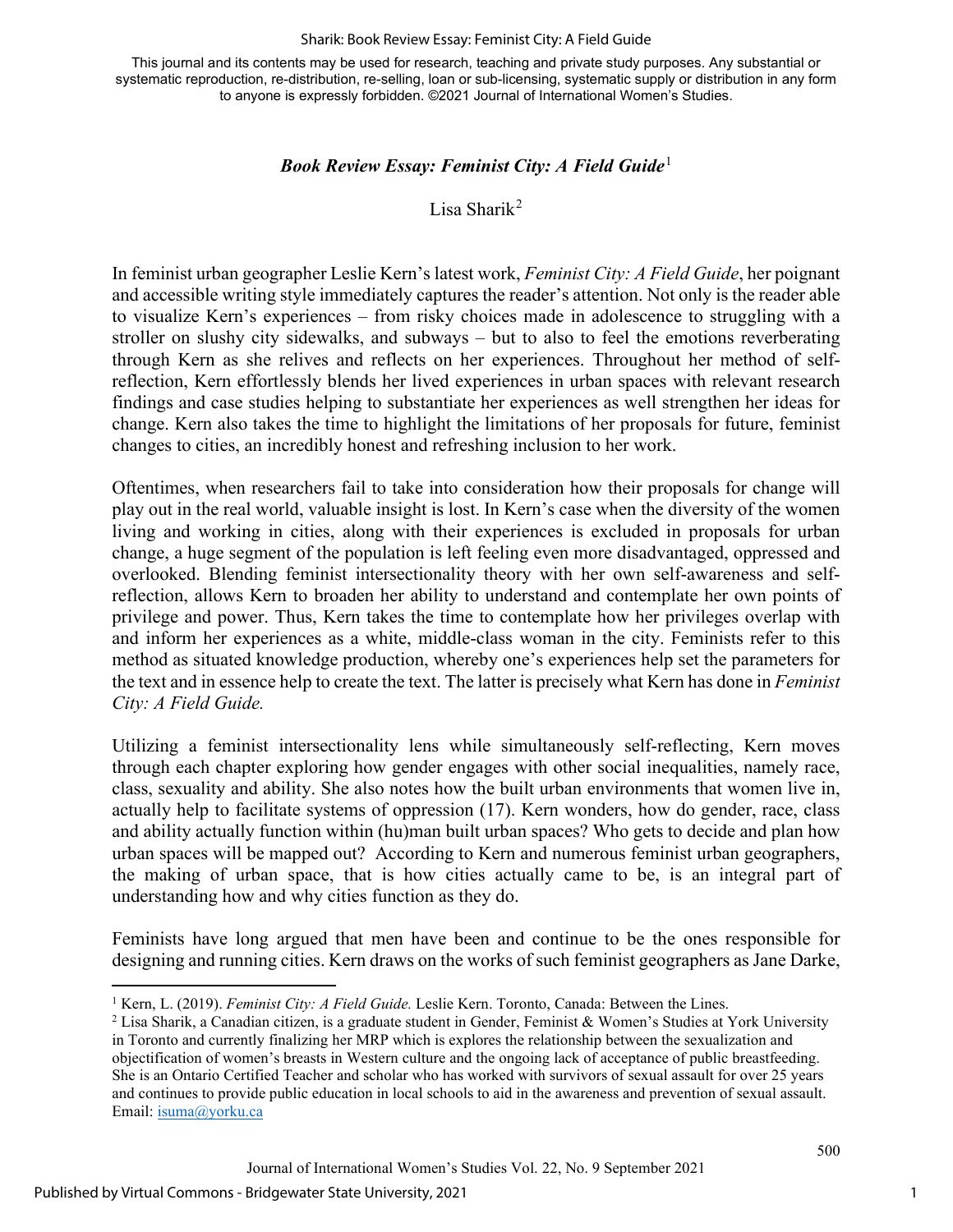who succinctly stated that "Our cities are patriarchy written in stone, brick, glass and concrete" (14). Thus, cities are and have been built by men, for men, with all others, women, elderly, young people, the LGBTQ community and non-Caucasians considered to be secondary citizens if even considered at all (6). Kern also highlights the gendered symbolism that has been built into many cities, whereby buildings such as skyscrapers, long argued by many feminists, including feminist architect Dolories Hayden are phallic symbols. But as Kern and feminist geographers such as Liz Bondi note, skyscrapers and the built environments of cities are also representations of male economic power and privilege which has been an integral part of patriarchal, capitalist societies. Interestingly, as Kern notes, once built, the form of cities continues to shape and influence social relations, power and inequality, which then shapes the range of possibilities for women, and all those who do not fit the into the masculine narrative of the city. Consequently, as Kern so aptly states, biases are built and re-built right into cities.

Kern begins her book by providing the reader with a brief, yet succinct, overview of early Victorian cities noting how women's place in the city was largely dependent on their class and race. She highlights the need to protect upper-class, white women who were entering cities for the first time to avoid being mistaken for 'working women'. With the sudden mixing of social classes and immigrants in cities there came about the notion that privileged women who left the confines of their private/feminine home to embark on shopping trips in the public/masculine space, needed to be protected from real or imagined dangers. The need to protect a certain class and race of women coincided with the need to control working class women and eradicate prostitutes. Interestingly, Kern notes that as women were slowly granted more freedoms to move about cities, this freedom was housed within the long-held belief that not only were they secondary citizens, but their bodies, long thought of as problematic, needed to be controlled. Unfortunately, these beliefs are still, for the most part, true today. Even though women have made great strides over the last century, establishing their place working and living in cities, according to Kern, many women's lives continue to be limited by the patriarchal and social norms that have been built into cities. Although free to move about today, Kern notes that many women still experience limitations to their movements in cities due in part to the daily harassment that they face. Whether knowingly or unknowingly, many women often plan their time in the city in such a way as to avoid possibly dangerous situations. The restriction of movement that many women experience not only refers to the male gaze objectifying their bodies, but also to the social norms that dictate, for example, where it is appropriate for women to breastfeed their infant in public.

Kern is also quick to point out that implementing safety measures that will benefit herself and other white, middle-class women, may simultaneously negatively affect those living in lowincome and immigrant neighbourhoods. The possibility of real or imagined risks along with the limitations of movement that many women experience in cities when viewed through an introspective feminist intersectionality lens allows Kern to scrutinize her own lived experiences in urban spaces as well as her proposals for change.

Fittingly, Kern's methods of self-reflection on her own lived experiences in the cities where she has lived, begins with her body, which as Adrienne Rich (1994:216) noted in the 1970's was the place where women needed to start in order to reclaim their bodies. Thus, Kern begins by identifying herself as a white, able-bodied, English speaking, privileged, Canadian who is situated in a successful white dominant urban space. Rich's theorizing leads Kern to situate her questions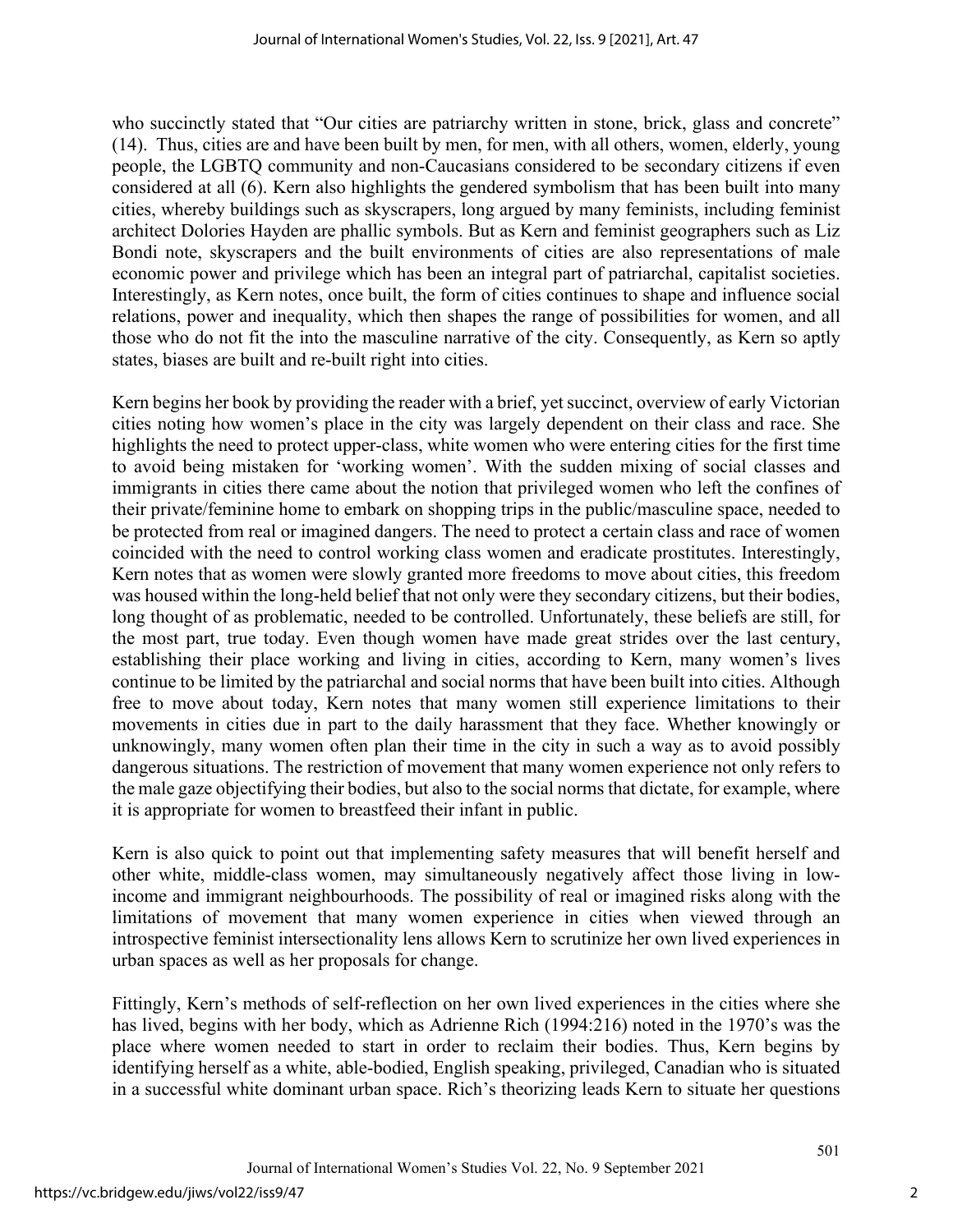as women's (a continually shifting, diverse category) questions which allows her, as well as her readers, to become aware of the particularities of their own body (young body, older body, disabled body, pregnant body, breastfeeding body, trans body, black body, Indigenous body) as it moves through urban spaces. By applying a feminist intersectionality lens while beginning in the body, Kern's questions become deeply self-reflective as she is continually considering what her choices will result in for others based on their race, class, gender and sexuality, as well as what areas she is likely to miss due to her place of privilege. Kern openly asks, what does her white, privileged body - young body, teen body, academic body, pregnant body, breastfeeding body, mother's body - allow her to write and speak about? Her questioning brings her to the place of delving into the meeting point of her body and the cities that she has lived in, namely Toronto, Canada; Mississauga, Canada; and London, UK. By committing to the notion that all knowledge is situated, Kern is quick to note that her urban experiences (e.g., Toronto) and complaints only reflect her own lived experiences and therefore are not reflective of other women living in the same city.

While reflecting on her lived experiences in cities, Kern makes the point of noting her limitations in writing about other cities where she has not experienced urban life. Doing so highlights her commitment to not mapping her own unique Western urban experiences onto women, be it those in the cities she knows or those cities she has never personally experienced, something that often occurs in research. Although Kern uses examples from a wide range of cities (e.g., Seoul, South Delhi, Stockholm, Vienna, Paris) to help situate her own lived experiences and proposals for change, she also notes her limitations of not being able to do justice to Global South and Asian cities, something that she finds is a limitation in feminist urban geography (18). Kern, as a feminist urban geographer is only too aware of the lingering patriarchal, Eurocentric colonial attitudes that still appear in the discipline. In the honesty of her writing, Kern even goes so far as to question her claims to urban space in Canada, a country she is a citizen of, whose lands rightfully belong to Indigenous peoples. She notes that although many white feminist geographers pushed for the inclusion of women into the discipline and as distinct urban subjects, most did not take an intersectionality approach in their work.As Kern and many feminist urban geographers and architects have pointed out, simply adding women to these disciplines and professions will not dismantle the patriarchal society that women live in. Furthermore, doing so often leads to the belief (false) that there is unity amongst women living and working in cities. Thus, change needs to emanate from the ground up, from the lived experiences of diverse groups of women living and working in cities.

Kern's text adds to the diverse body of work that has been published by feminist geographers such as Janice Monk and Susan Hanson (1982) who wrote about the absence of women in the discipline and as subjects, and Gill Valentine (1998) who wrote about her experiences and the experiences of other lesbians in urban spaces. As well Laura Pulido and Audrey Kobayashi (1994), Katherine McKittrick (2006), and Indigenous feminist geographer Sarah Hunt (2015-2016) who all not only look at the experiences of non-Caucasian women within the white dominated discipline of geography, but also the embedded biases that are still often found within research topics, discourses and methods of feminist geographers. As with Kern, these researchers are striving to not only include the experiences and voices of women in urban spaces, but more importantly the experiences and voices of the diverse groups of marginalized women based on race, class, gender, sexuality and ability.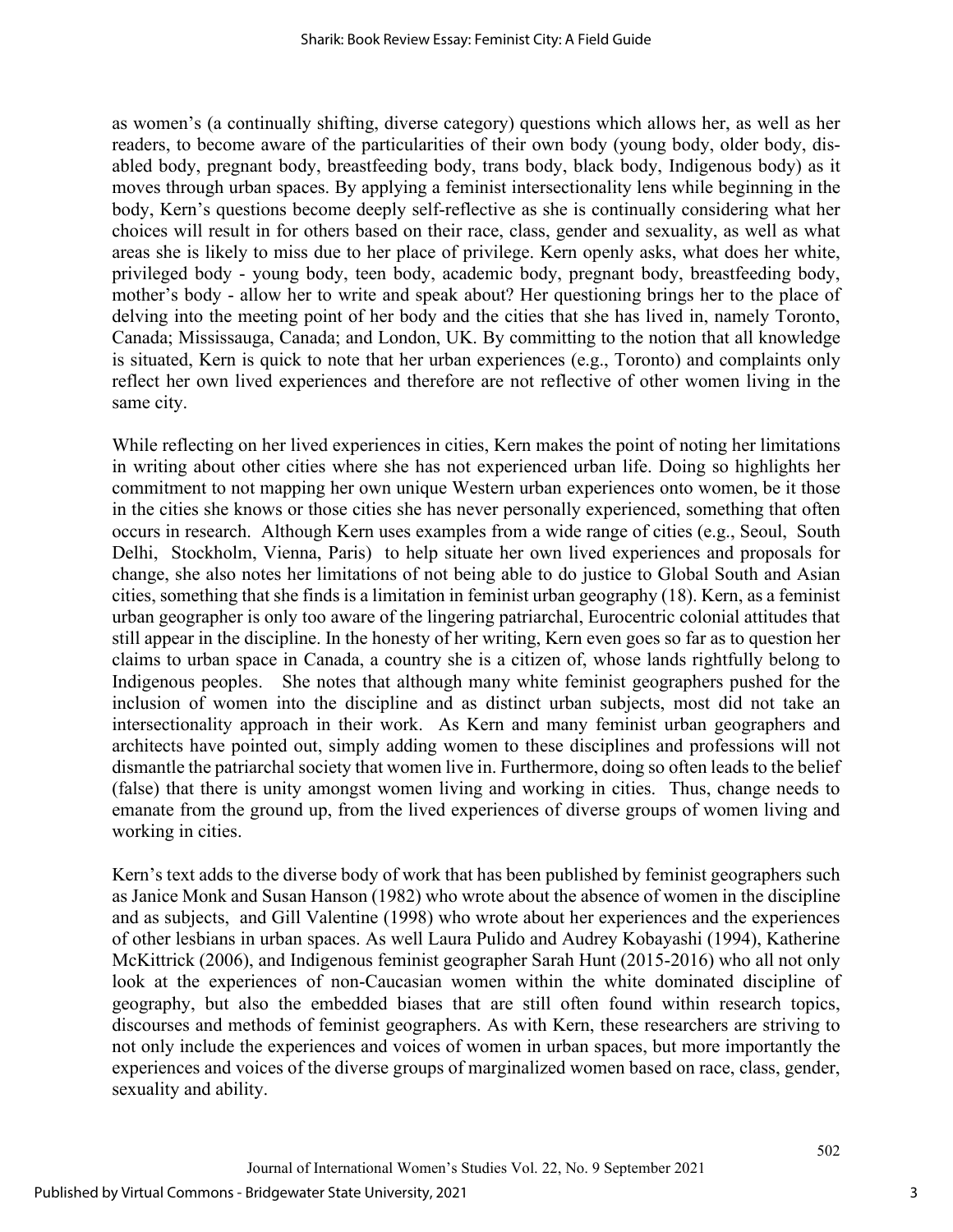Overall, Kern's writing is both passionate and truthful, in that not only is she committed to using a feminist intersectionality lens when analyzing her own lived experiences in urban cities, she also maintains that commitment when proposing future changes, a rather daunting task. Remaining steadfast to critiquing one's own standpoint is truly commendable; as it is often easier to focus your attention on the action and lives of others, whether considering the past, present of future. Kern provides a great service to readers, be they professors, students, professionals or citizens, by prompting them to reflect on their own lived experiences in urban spaces, which brings forth the notion that change begins with one's self.